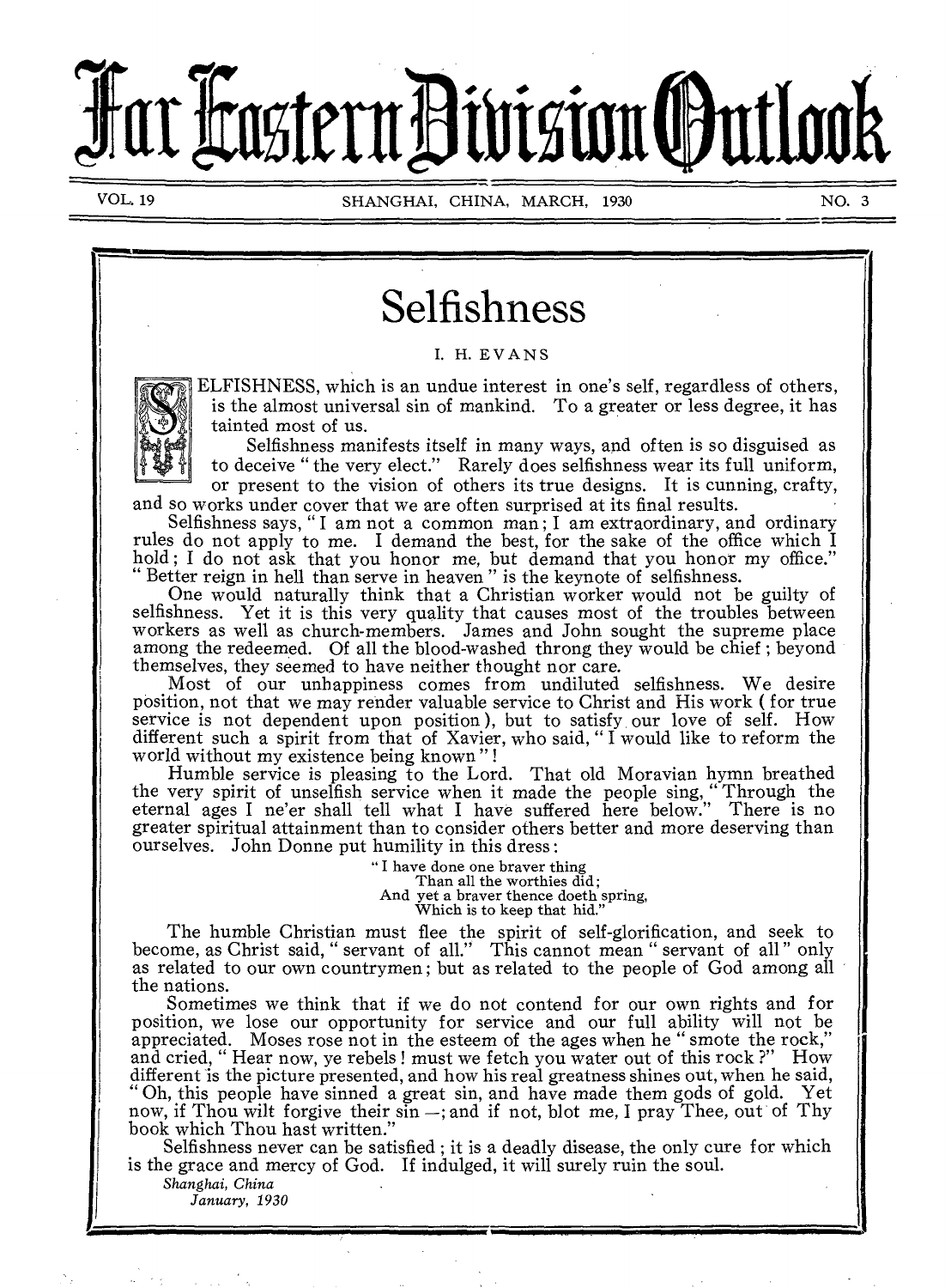# Note and Comment

#### TATSIENLU, THE GATE OF TIBET

*(Extracts from* Dr. E: *H. Wilson's monumental volume, "A Naturalist in West China," chapter 16)* 

THE town of Tatsienlu is situated in longitude 102.13 E., latitude 20.3 N. *circa,* at an altitude of about 8,400 feet (later estimates make this 9,400). By the most direct route it is twelve day's journey from Chengtufu, the -.provincial capital of Szechwan, on the great highway which extends westwards to Lhassa. . . .

The first occidental other than Roman Catholic priests to visit Tatsienlu was the late Mr. T. T. Cooper in 1868. Since that date it has been visited by many scores of travelers, and has become fairly well known to the outside world. It is a more than ordinarily interesting place, and though much has been written concerning it the subject is far from being exhausted.

The present town is built in the narrowest of valleys at the head of a gorge, down which the river Lu cascades, falling some 4,000 feet before it joins the river, Tung, 18 miles distant. A branch of, the Lu river bisects the town, being crossed by means of three wooden bridges, and is joined immediately below the north gate by another stream, which flows from the Ta-pa'o-shan snow. The town is hemmed in on all sides by steep, treeless mountains whose grassy slopes and bare cliffs lead up to peaks culminating in eternal snow. . . .

The population of Tatsienlu consists of about 700 Tibetan and 400 Chinese families and, with its floating members, is reckoned at 9,000 people. In and near the town are eight lamaseries boasting 800 lamas and acolytes. The population is very mixed, consisting of pure Tibetans, pure Chinese, and halfbreeds. Very few purely Chinese women are to be found in Tatsienlu.

As seen in and around Tatsienlu, the Tibetans are a picturesque people. Of medium height and lithely but muscularly built, they have an easy carriage and independent mien. The young women are usually sprightly in manner, always cheery, with dark brown eyes, and finely cut features. Both sexes are fond of jewelry ornamented with turquoise and coral, but they are stranger to soap and water, and personal cleanliness is neither appreciated nor practised. Meat, milk, butter, barley-meal, and tea constitute the favorite food of these people; they are also fond of Chinese wine.

. . . The everyday dress of these people is a loose, shapeless garment of dull red or grey woolen serge; sometimes sheep-skins are substituted in part. Top-boots of soft hide with the hair inside usually encase the feet and lower legs of both sexes. The men wear their hair in a queque wound round the head and ornamented with beads and rings of silver, coral, and glass. A large silver earring with a long silver and coral pendant usually decorates the left ear. The women wear their hair parted down the middle and made up into a number of small plaits, which are gathered into a queque, bound at the end by a bright red cord, and wound around the head. Silver and coral are lavishly used in their coiffure and about their persons generally. When in holiday attire these people are more gaily dressed, red-colored trimmings to their garments being then much in evidence, whilst the wealthy affect silk and fur robes. Ornaments of silver and gold, inset with coral and torquoise, are most profusely worn. The lamas shave their heads and wear a raiment of coarse serge of a dull red or brownish color, This has no shape, being simply a large piece of cloth thrown over the right shoulder, leaving the left bare. A similar piece of cloth is wound two or three times round the waist and reaches down to the ankle,

forming a kind of pleated skirt. They are usually bareheaded and barefooted, and each lama carries in his hand a rosary and a small prayer-cylinder . . The lamaseries are usually very richly endowed with land, and most charmingly situated midst groves of poplar and other trees. Nearly all Tibetan families of affluence maintain a lama on the premises to perform by proxy their religious duties. Many other lamas find employment as temporary chaplains to less wealthy families on occasion of marriage, illness, or death.

Commercially, Tatsienlu is a most important center, enjoying a monoply of the trade between this part of China and Tibet. The value of the trade is estimated at about one and three-quarter million taels. The Tibetans bring in musk, deer horns, skins, gold-dust, and various medicines, and take in exchange brick tea and miscellaneous sundries. The trade is largely one of barter, but much less so than that of Sungpan Ting. Sycee and Indian Sungpan Ting. Sycee and Indian rupees were formerly the only coinage current, but the Chinese during the last few years have been minting in Chengtu a rupee of their own for the special purpose of this trade center. Its use has been insisted upon, and, in consequence, the Indian coin has been ousted from the field. Most of the " bigger " trade is in the hands of the lamaseries on the one hand, and Chinese from the province of Shensi on the other.



At left, Tibetan trader ; at right, Tibetan priest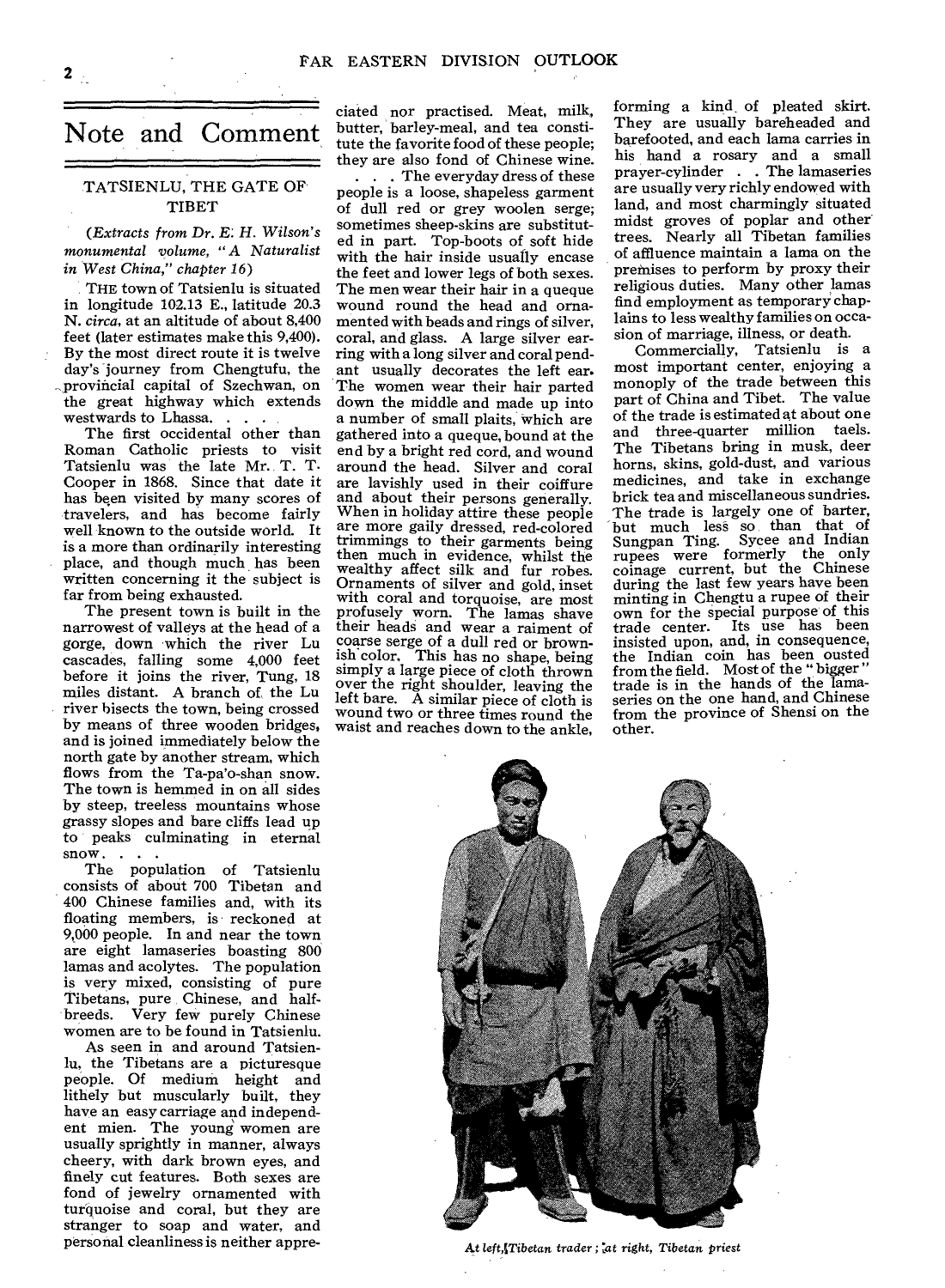# General Articles

#### *LIFTING THE* LOAD

*While hearts are sick* with sorrow, *' And cheeks are wet with tears For cares that haunt* to-morrow Or *lade the passing years, There somewhere is a kindness,*  A *word from tongue* or *pen, Which heaven, but for our blindness, Could use to comfort men. Why let the world be bitter And* sorrow *camp around, Where stars of hope should glitter And flowers strew the ground ? Tho' clouds be thick above us, And thorns our feet beset, Still does our Father love us — And* God *can* not forget. *There is no heart so weary But Christ can lift the load; No prospect is so dreary If He but point the road. 0, let the heart be lightened, And hope the way illume ; The threatening skies be brightened, And joy dispel the gloom. There is a brighter* morning, A *happier, sweeter day,*  Our *every hope adorning With its unfettered ray; And toward that* morn *we're speeding With glad hands lifted high, Our trials all unheeding,*  Our sorrows all passed by. C. M. *SNOW*  ♦e—

#### DEDICATION SERVICES OF THE FAR EASTERN ACADEMY'S NEW INDUSTRIAL BUILDING

On Sabbath, January 25, at 4:00 P. M., the new industrial building of the Far Eastern Academy was dedicated by suitable services. This building was erected last summer. The first floor is divided into a chapel and a typesetting room. The faculty and students with the local brethren and sisters filled the chapel. The opening song was followed by a Scripture reading and prayer by Professor S. L. Frost. A vocal duet, " Jesus Lover of My Soul, " was given by Mrs. Woesner and Mr. Anderson. Professor Morse then gave a report of the work of the school since its opening in 1926. Following the talk by Pastor Evans, Dr. Miller offered the dedicatory prayer. The advanced singing class sang the closing song, "Thy Presence Here," and Pastor E. R. Thiele pronounced the benediction.

The text of the sermon was Matthew 4:4: " It is written, Man shall not live by bread alone, ut by every word that proceedeth out of the mouth of God. " Among other things the speaker said :

**CALL ACCAUSE** 

" This scripture is Christ's answer to Satan when he came to Christ, and tauntingly said, 'If Thou be the Son of God, command that these stones be made bread.'

" Satan did not know to a certainty the divinity of Christ, but he did know that mortal man never possessed creative power. He wanted a demonstration. This miracle would be proof that Christ was the Son of God.

" Christ's answer, 'It is written,' shows that He knew the word of God. He would work no miracle in Satan's realm to feed Himself. His followers could never make bread out of stones. Why should He ? 'Man shall not live by bread alone, but by every word that proceedeth out of the mouth of God.' Christ would make no bread from stones; but He would live by the word of God.

" Living by the word of God is a genuine Christian experience. It spells the secret of living the Christ life. There is no other way that a man can be a Christian. Talent, training, position, singly or together, will never make a Christian ; but living by the word of God does make a Christian.

" One may inquire, 'How can I live by the word of God?' Suppose here lies a ten-dollar bill. I love money. I need ten dollars. No man would ever suspect that I would steal. That money could be taken by me with never a suspicion that I took it. My hand covers the bill. But there comes the word of God, 'Thou shalt not steal.' I say, 'I cannot steal. God sees me. He forbids my stealing.' That is living by the word of God. To live by the word means to obey the word. That is the way Christ lived."

#### HEZEKIAH'S MISTAKE

#### GEORGE L. WILKINSON

AFTER Hezekiah's miraculous recovery, accompanied by the sign which God gave him of the sundial going backwards ten degrees, a delegation came from Babylon with presents to see the man who had been so richly blessed. This was a wonderful opportunity for Hezekiah to tell these heathen visitors of God ; but he spent all the time showing them his house of precious things ; his store of silver, gold, spices, and ointment ; the house of his armour, and all that was found in his treasuries. There was nothing of value in all his dominion t at he did not show them. For this neglect of duty, all his precious things and all his

family were later carried away to Babylon.

When heathen visit us, what do we talk about? Is it not true that many times we talk about the weather, the government, the price of different commodities, and various other subjects, and our guests go away without our having said or done anything to make them acquainted with God? We may not have treasures to show our guests ; still it is possible for us to make the same mistake that Hezekiah made.

When we visit our brethren and sisters, do we spend most of the time talking about the faults of others, their mistakes and peculiarities, and various unimportant subjects? or is our time spent talking about the solemn times in which we are living, the beauties of the New Earth, the victories we are gaining through Jesus, and His great love to us?

Do we faithfully gather our famitogether each day and have worship with them? Do we take time to tell our children Bible stories and educate them for Jesus ? or do we let them grow up as they will? Hezekiah was a good man and a wise king; but through his great interest in his own possessions, he neglected his own family. His son Manasseh, who followed him on the throne, was a wicked man and undid all the good his father had done before him.

Why is it that we are so inclined to talk about everything but the things that should be our main theme of discussion ? Is it not because our interest is centered on other things? When we are intensely interested in a certain thing, we are almost always ready to talk about it. The farmer is sure to talk about his farm, and the carpenter about building; then shouldn't our dominant theme be Christ crucified, Christ ascended, and Christ coming again ?

As workers and leaders, we must set the example in all lines. We cannot bring a great spiritual revival to our churches until we first obtain it ourselves; and we can never expect any great addition to our churches until the church members are advancing in Christian experience. We can never live the victorious life and have power with God until we surrender all to Jesus. We cannot cling to even one known sin. Our thoughts should be pure and right ; our lives should be spent for the one purpose of winning souls ; and our conversation should be of heavenly things.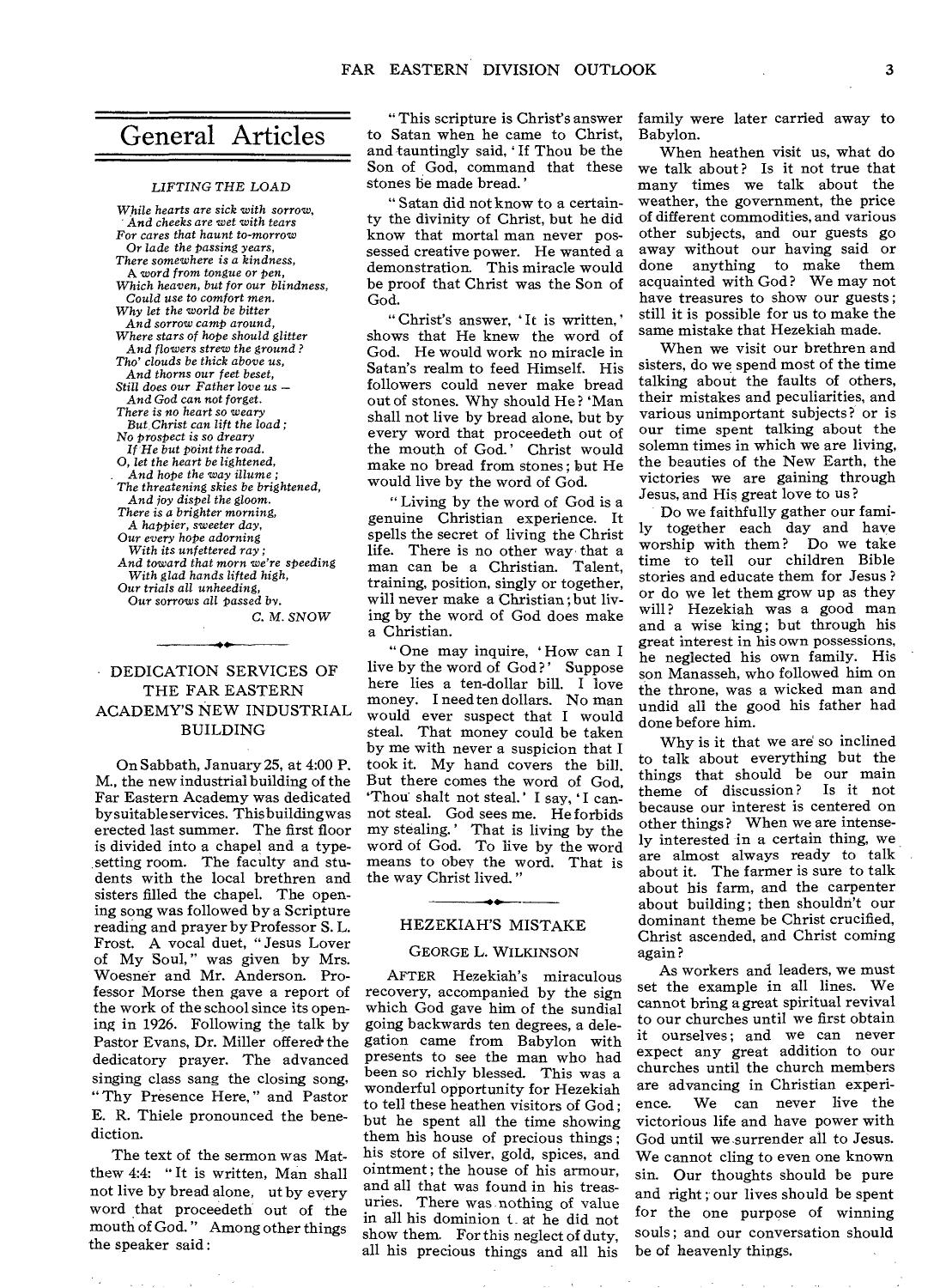# the Field General Reports from

#### THE SOUTH CHEKIANG ANNUAL MEETING

#### C. C. MORRIS

THE annual meeting of the South Chekiang Mission was held at Wenchow, February 11-18, 1930. Seventy-one regularly appointed delegates were present, besides a large number from many sections.

All departments of the work were represented in a strong way, and encouraging progress was reported in practically every line of mission endeavor. Outstanding, among other things, was a net gain in membership during the past year of 136, which brings the present membership of the mission up to 606. A total of 50 Sabbath schools, with a membership of 1,672, is reported, as is also a home missionary record of over 200 members who have had definite results in the winning of others to the truth.

Throughout the meeting a keen interest was manifested, it being especially noticeable in the good attendance, which averaged two hundred or more every day.

Sabbath, February 15. was a day long to be remembered in the South Chekiang Mission. The first service of the day was a model Sabbath school, in which all took an active part. An offering goal of \$ 80 was set, and very easily reached. At the close of the Sabbath school, the home missionary department demonstrated the promotion of its work, the collecting of reports, etc. The preaching service was the occasion of the dedication of the new Wenchow church building. This is a beautiful structure, just completed, in the heart of the city of Wenchow, easily accessible, yet in a quiet<br>place. The building is very well The building is very well arranged, providing good light and ventilation, and has a seating capacity of about 500. Over 300 were present at the time of the dedication service, all of whom were highly grateful to God for the privilege of dedicating themselves, together with the building, to the work and service of the Lord. In the afternoon the new administration building of the South Chekiang Junior Middle School was dedicated. This building is in another location, a little way outside the city ; a large attendance was also present at its dedica-<br>tion. A long-felt need has been A long-felt need has been supplied in the erection of this build-

ing, and it more than doubles the were truly thankful to God for tha help and blessing this new building will be in the education of the young people of this field.

An excellent spirit pervaded every meeting, Workers and members were united in a common determination to bring 400 new converts into the truth this year.

Pastor G. L. Wilkinson, the director of the mission, led out in the work of the meeting in a strong way. Closely associated with him were Brethren B. F. Gregory, secretarytreasurer of the mission, and Alfred Fossey, principal of the Middle School. The East China Union was represented by Pastor and Mrs-K. H. Wood, Pastor W. E. Gillis, and Brother Y. Y. Tung. Representatives were also present from the Fireside Correspondence School and the Signs Publishing House.

All confidently believe that 1930, under the blessing of God, will be better than any previous year in the history of the South Chekiang Mission.

#### EVIDENCES OF PROGRESS IN EAST VISAYAN MISSION L. 0. PATTISON

#### BEFORE coming to the Philippine Islands, I read many times of the advancement of the work in these islands. As I read these glowing reports, I had a feeling that perhaps they were somewhat overstated. However, since coming to the East Visayan Mission, and observing the progress of the work here, this idea has all been taken away. I must confess that I look upon this movement in these fields with amazement. Our baptisms for 1929 amounted to 524 souls, 209 being baptized during the last quarter. Many are ready for baptism whom we could not reach before the close of the year.

panies scattered all over these islands. To visit each company would take more than one year, as a great deal of the travel must be done by boats, and often in small *bancas.* Calls for workers come in from every direction, and even with our large working force of 38 evangelists and Bible workers, we are not able to answer all of them.

The advancement of the work in this field is due largely to the faithful work of the colporteurs. Ninetyfive per cent of those baptized last vear were brought into the truth through the Home Missionary work and the work of our faithful colporteurs ; and this year bids fair to be better than last.

We now have 90 churches and com- and teach the truth. We all rejoice. Our people in this field are getting under the burden of church schools. Many new companies are calling for teachers, and desire to establish church schools for their children this year. A large number also promise to be self-supporting. However, we are faced with a lack of trained teachers, and are at a loss to know how to cope with the problem of advancing this work. All this is an evidence to me that the latter rain is beginning to fall. The Spirit of God is going before our workers and is moving upon the hearts of the people so that they actually are clamoring to learn of the way of life. We are in receipt of letters from fields in which there are pagan tribes, telling of these pagans searching for the truth. We are laying plans to place messengers of the cross among these tribes; for surely there are many among them whom God will save in His kingdom. We are opening a colporteurs' institute in which more than fifty recruits will be in attendance. When these men go over the field this year with our, literature, it means that next year greater demands will be made upon us for Bible workers to go to those places



The New Wenchow Church Building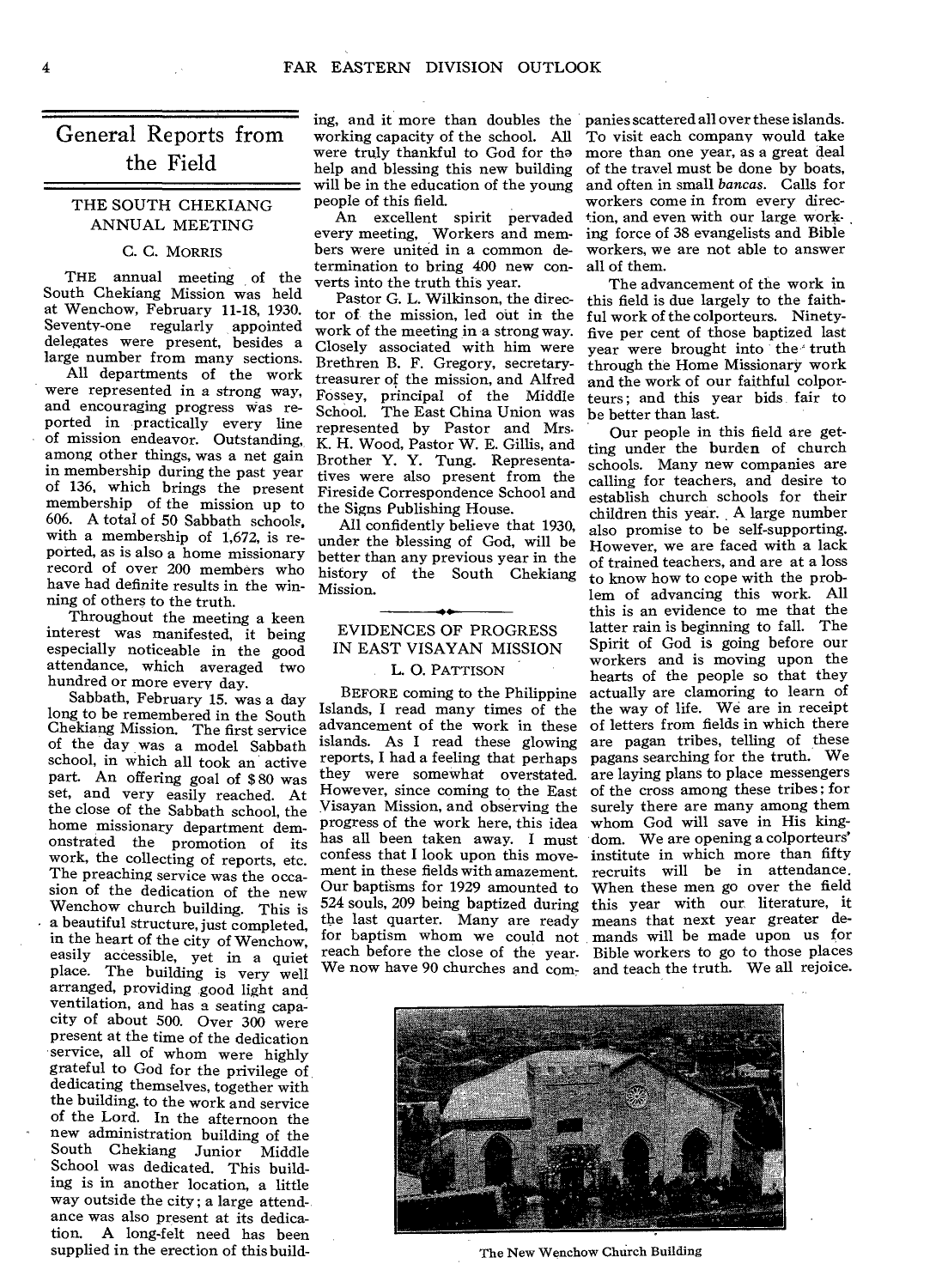#### KIANGSI MISSION ANNUAL MEETING

#### K. H. WOOD

The first week of December found the workers and a large company of believers from the Kiangsi Province assembled at Nanchang, the capital, for the annual meeting of the Kiangsi Mission. More than one hundred sixty persons were in regular attendance throughout the meeting, this number being greatly increased at the evening meetings and on the two Sabbaths. A real camp-meeting spirit prevailed throughout the entire session, and the interest taken by the believers can be judged somewhat from the fact that all paid their own expenses while at Nanchang, as well as their travel both to and from the meeting. It was necessary for some in attendance to travel more than two weeks in order to reach the meeting.

The hearts of all present were lifted in thanks to the Lord for the commodious quarters which the director, Pastor Liu Djung Gwang, and his co-workers had been able to secure for the meeting, and for the accommodation of the provincial mission headquarters and school thereafter. More than two years before, the brethren had endeavored to find a building suitable for their needs, and all felt it providential that this place could be obtained in time for use during the annual meeting. Although the rental on the building was high, yet the owner offered to sell the property to the Mission for a very reasonable sum, considering the fact that it is located but a short distance from two newlyopened, broad thoroughfares and an important center. Following an action regarding the matter taken at the Kiangsi Meeting, the Central China Union Mission Committee has made arrangements for securing this property for the permanent headquarters of the Kiangsi Mission.

The reports rendered by the officers and departmental secretaries of the Mission in almost every instance showed progress over previous years. No doubt even greater progress will be seen in the future, for all expressed dissatisfaction with the results of their work of the past and a determination, by the help of the Lord, to accomplish much more during 1930 than ever before.

Among items of interest gleaned from the various reports rendered at the meeting were the following:

The tithe received during the year 1929 was more than twice the amount received during 1928.

All of the workers in the Kiangsi Mission are studying in the Fireside Correspondence School.

All of the workers finished the 1929 Ministerial Reading Course, and have enrolled in the Course for 1930.

All workers and many of the believers subscribed for all of the periodicals published by the Signs of the Times Publishing House, namely: *Signs of the Times, The Shepherd, The China Christian Educator,* and the *Sabbath School Helper.* 

A resolution to establish the family altar in the home of every believer in the Mission was passed unanimously.

Following the proposal of the director, a resolution was also passed, to strive to make the present work in the Kiangsi Mission self-supporting within four years ; that the funds now used on work already begun may be released for opening the many unentered sections of that province.

On the last Friday of the meeting, thirteen souls followed their Lord in the rite of baptism.

The last Sabbath of the meeting was marked by a spirit of devotion and consecration which could well be emulated by the believers in other places. The Sabbath school offering amounted to nearly \$60, and all present rejoiced to see the darkness gradually dispelled from the map of Kiangsi as the amounts were received from the various classes, until finally, with the goal reached. the full light of the gospel was shining into every part of the province.

Besides this liberal gift for the advancement of the work of Christ, all present consecrated themselves anew to the Lord, and resolved as they returned to their homes to labor earnestly to win others to Him that, at His appearing, they may meet Him with joy.

## 44 WHY DID HE MOVE HIS BED?

#### H. P. EVENS

For many months Brother church school teacher at had placed his cot each night next to the window of his room. But a few weeks ago, as he retired one night, for no reason that he could give he placed his bed back farther away from the wall. He was awakened at midnight by a terrible crash. All the household and neighbors were frightened. What was it that had crashed through the nipa roof like a cannon ball ?

When they came with a lamp a great coconut, broken in two by impact with the floor, was found. It had fallen from the tree on the exact spot where our brother was accustomed to lay his head. Surely "The angel of the Lord encampeth round about them that fear Him, and delivereth them." Psalms 34:7.

#### ITINERATING IN THE WEST

WITH Brethren M. C. Warren and J. J. Strahle it has been our privilege to visit mission stations and out-stations in Szechwan. Since early October, following the close of the biennial union session held in Chungking, we have traveled ,from place to place. The twelve weeks thus spent together on the road and at mission centers, have been filled with interest, and we have had evidence of the Lord's leading in the West China Union. Since leaving Chungking we have attended several baptisms, during which fifty souls have been added to the church.

Our itinerary included Tatsienlu, the headquarters of the Tibetan Mission. Dr. J. N. Andrews took us across the Chedo Pass, which is 15,500 feet above sea level, and introduced, us to a few days of Tibetan life in a section of his field high upon the Eastern Tibet tablelands. The Doctor has free access to great areas in which are Tibetan farmsteads about as far apart as farmhouses in Ohio or Iowa, No Chinese live on these plateaus, because the climatic conditions are unfavorable for any but those who from' earliest life have been accustomed to the rigorous cold and the lack of almost all food save that supplied by small fields of barley and by the great flocks of yak.

We are now together on a boat carrying to Chungking twelve men who have volunteered to enter the colporteur work, and who will soon be in attendance at the Chungking Bookmen's Institute to open the latter part of December. Brother Warren and I plan on leaving the boat a day below Suifu for a ten-day journey by land to Pichieh, Kweichow, where the annual meeting of the West Kweichow Mission is appointed for January 3-11. We hope to continue as far as Kweiyang, for an annual meeting of the East Kweichow Mission January 24-28.

The cause of present truth is onward in the West China Mission. *Dec. 20, 1929 c.* 

Thy love to me, 0 God, Not mine, 0 Lord, to thee, Can rid me of this dark unrest, And set my spirit free. *Horatius* Bonar,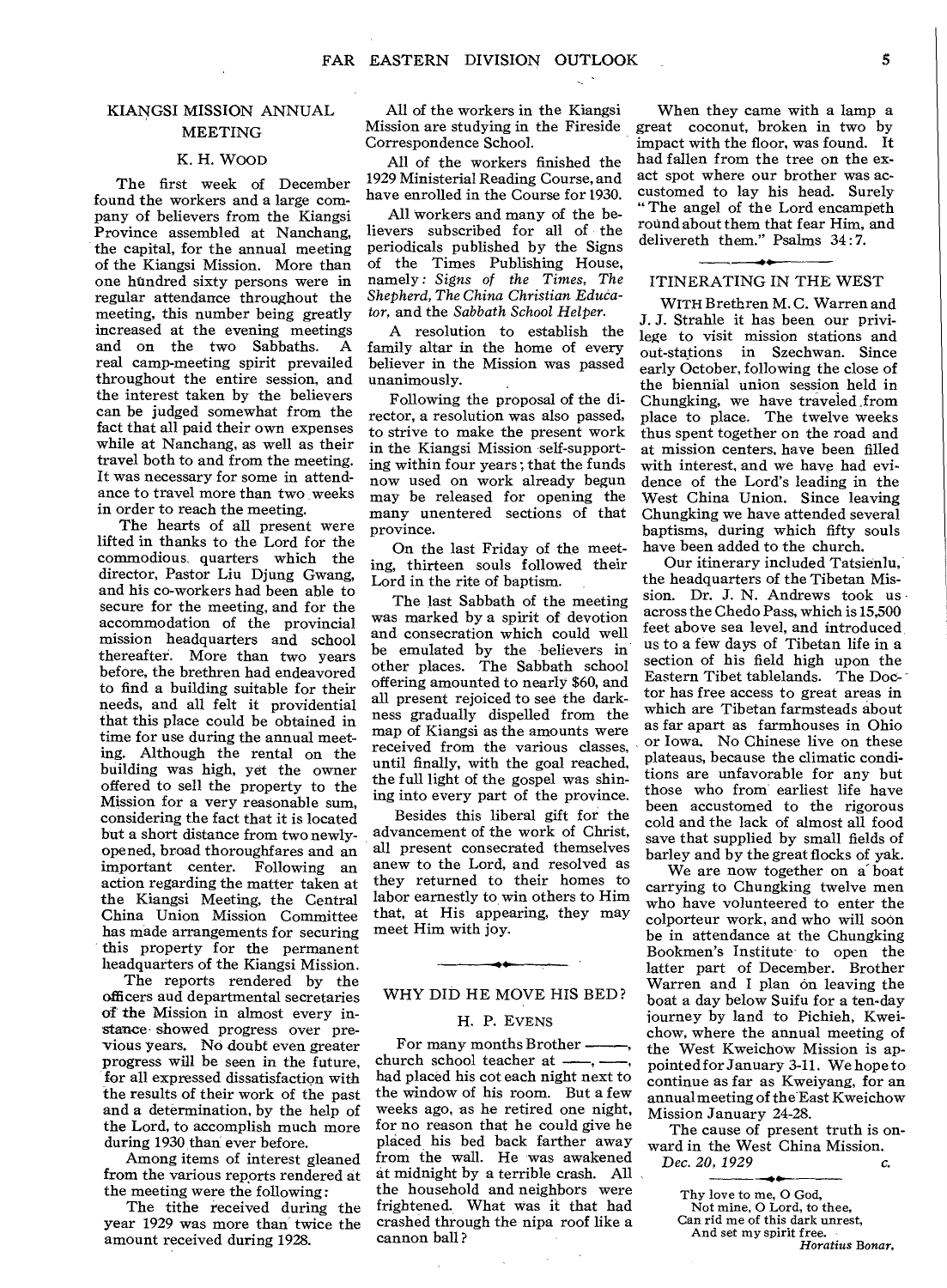# Statistical Report of the Far Eastern Division

|                   |                           | 2                                                                                             |                           | 3       |           | 5            | 6             | 7                          | 8                |        |            | g               |                     | 10                  | $\frac{11}{\text{BIBLE}}$ |            | 12                |             | 13                           |                                   |
|-------------------|---------------------------|-----------------------------------------------------------------------------------------------|---------------------------|---------|-----------|--------------|---------------|----------------------------|------------------|--------|------------|-----------------|---------------------|---------------------|---------------------------|------------|-------------------|-------------|------------------------------|-----------------------------------|
|                   |                           |                                                                                               |                           |         |           | ö            |               |                            | ORDAINED         |        |            | <b>LICENSED</b> | LICENSED            |                     | WOMEN                     |            |                   |             | <b>BOOK AND</b>              |                                   |
| Mission           |                           |                                                                                               |                           | Mission |           | Church<br>ō  |               |                            | <b>MINISTERS</b> |        | MINISTERS  |                 |                     | <b>MISSIONARIES</b> | (not includ-              | ing column | Foreign<br>sed)   | PER IODICAL |                              |                                   |
|                   |                           |                                                                                               |                           |         | Σ         |              |               |                            |                  |        |            |                 |                     |                     |                           | 10)        | omen              |             | <b>CANVASSERS</b>            |                                   |
| Number of         |                           | <b>NAME OF MISSION</b>                                                                        |                           |         |           |              |               | Baptized During<br>Quarter |                  |        |            |                 |                     |                     |                           |            |                   |             |                              |                                   |
|                   |                           |                                                                                               |                           | Number  |           |              |               |                            | Foreign          | Native | Foreign    | Native          |                     | Native              |                           | Native     | ن<br>Sthe         |             | Native                       |                                   |
|                   |                           |                                                                                               |                           |         | ź         | Organized    |               |                            |                  |        |            |                 | Foreign             |                     | Foreign                   |            |                   | Foreign     |                              |                                   |
| 1                 | Philippine Union          |                                                                                               |                           | 5       | 306       | 228          | 12633         | 605                        | 11               | 18     | 2          | 28              | 27                  | 71                  |                           | 25         |                   |             | 113                          |                                   |
| 2                 | Chosen Union              |                                                                                               |                           | 4       | 45        | 26           | 2128          | 139                        | 6                | 8      | 5          | 33              | 18                  | 66                  |                           | 6          |                   |             | 41                           |                                   |
| з                 | Japan Union               |                                                                                               |                           | 5       | 18        | 14           | 673           | 6 <sub>1</sub>             | 4                | 9      | 4          | 13              | 19                  | 3                   |                           |            |                   |             | 18                           |                                   |
| 4                 | Manchurian Union          |                                                                                               |                           | 3       | 12        | $\mathbf{1}$ | 375           | 1                          | 4                | 1      |            | $\mathbf{1}$    | 8                   | 15                  |                           | 1          |                   |             | 18                           |                                   |
| 5                 | Central China Union       |                                                                                               |                           | 5       | 77        | 24           | 1772          | 125                        | 5                | 13     | Ħ.         | 16              | 20                  | 62                  | L                         | 15         |                   |             | 30                           |                                   |
| 6                 | North China Union         |                                                                                               |                           | 3       | 14        | 8            | 547           | 32                         | 3                | 3      | 6          | 5               | 7                   | 15                  |                           | 3          |                   |             | 23                           |                                   |
| 7                 | South China Union         |                                                                                               |                           | 8       | 106       | 40           | 2500          | 135                        | 9                | 16     | ó          | 50              | 17                  | 71                  |                           | 24         |                   |             | 26                           |                                   |
| 8                 | West China Union          |                                                                                               |                           | 6       | 34        |              | 566           | 87                         | 8                | 4      | ı          | 7               | 10                  | 27                  |                           | 9          |                   |             | 11                           |                                   |
| 9                 | East China Union          |                                                                                               |                           | 6       |           | 13           | 2153          | 112                        | 7                |        |            | 14              | 12                  | 64                  | 1                         | 28         |                   |             | 20                           |                                   |
|                   |                           |                                                                                               |                           |         | 86        | 44           |               |                            |                  | 5      | 3          |                 |                     |                     |                           |            |                   |             |                              |                                   |
| 10                | Division Headquarters     |                                                                                               |                           |         |           |              |               |                            | 14               | 1      | 1          |                 | 53                  |                     |                           | 1          |                   |             | 10                           |                                   |
| 11                | Malayan Union             |                                                                                               |                           | 6       | 15        | 15           | 866*          | 46                         | 12               | 1      | 6          | 20              | 19                  | 22                  | 1                         |            |                   |             |                              |                                   |
| 12                | Sungari-Mongolian Mission |                                                                                               |                           | 1       | 9         | 3            | 438           | 8                          | ł                | 1      |            | 9               | ı                   | 8                   |                           |            |                   | 11          | 310                          |                                   |
| 13                | TOTALS, 4th Qr. 1929      |                                                                                               |                           | 52      | 722       | 426          | $24651*$      | 1296                       | 84               | 80     | 45         | 196             | 211                 | 424                 | 3                         | 112        |                   |             |                              |                                   |
| 14                |                           | " The totals given below for fourth quarter of preceding years reveal the growth year by year |                           |         |           |              |               |                            |                  |        |            |                 |                     |                     |                           | 101        |                   |             |                              |                                   |
| 15                | Totals, 4th Qr. 1928      |                                                                                               |                           |         | 60 727    |              | 402 23488     | 967                        | 83               | 76     | 43         | 197             | 220                 | 445                 | 6                         |            | 13                | 12          | 377                          |                                   |
| 16                | Totals, 4th Qr. 1927      |                                                                                               |                           | 53      | 570       |              | 345 20305     | 1241                       | 81               | 66     | 43         | 205             | 202                 | 420                 | 4                         | 94         | 12                | 12          | 339                          |                                   |
| 17                | Totals, 4th Qr. 1926      |                                                                                               |                           | 49      | 557       |              | 316 19472     | 1103                       | 85               | 53     | 40         | 185             | 178                 | 430                 | 4                         | 87         | 14                | Ħ           | 301                          |                                   |
| 18                | Totals, 4th Qr. 1925      |                                                                                               |                           | 49      | 495       | 277          | 17007         | 1037                       | 81               | 53     | 45         | 202             | 184                 | 330                 | 5                         | 84         | 11                | 14          | 282                          |                                   |
|                   |                           |                                                                                               |                           |         |           |              |               |                            |                  |        |            |                 |                     |                     |                           |            |                   |             |                              |                                   |
| 25                | 26                        | 27                                                                                            | 28                        |         | 29        |              | 30            |                            | 31               |        | 32         |                 | 33                  |                     | 34                        | 35         | 36                |             | 37                           | 38                                |
| Number of Mission |                           | ¥                                                                                             |                           |         |           |              |               |                            |                  |        |            |                 |                     |                     |                           | Seating    |                   |             |                              |                                   |
|                   | ្នុំ<br>ដូច               |                                                                                               | Sabbath                   |         |           |              |               |                            |                  |        |            |                 | hurch<br>Owned      |                     |                           |            | Church            |             |                              |                                   |
|                   | ≺ຜ                        |                                                                                               |                           |         |           |              |               |                            |                  |        |            |                 |                     |                     |                           |            | ಕಕ್ಕೆ<br>ಕಂ       |             |                              |                                   |
|                   | Average<br>dance :        | Offeri                                                                                        | Thirteenth Sa<br>Offering |         |           |              |               |                            |                  |        |            |                 | ۰                   |                     | Estimated Value           |            |                   |             | Enrollment<br>Church Schools |                                   |
|                   |                           |                                                                                               |                           |         |           |              |               |                            |                  |        |            |                 | خ<br>ö<br>رة<br>هكا |                     |                           |            | Number<br>Schools |             |                              |                                   |
|                   |                           | ្លូច<br>ă                                                                                     |                           |         |           |              | P<br>α<br>ဟဲဟ |                            | Jaj<br>So        |        |            | ड               |                     |                     |                           | Appr       |                   |             |                              | Number of<br>Nhtermediate Schools |
| $\mathbf{1}$      | \$<br>9496                | 2442.60                                                                                       | 566.77                    |         | \$3009.37 |              |               |                            |                  |        | \$25691.21 |                 | 150                 |                     | \$40800.                  | 17645      | 27                |             | 928                          |                                   |
| 2                 | 4570                      | 908.52                                                                                        | 102.04                    |         |           | 1010.56      | 2720.88       |                            | 3421.45          |        | 6142.33    |                 | 88                  |                     | 32363.                    | 9150       | 28                |             | 1134                         |                                   |
| 3                 | 581                       | 917.08                                                                                        | 221.48                    |         | 1138.86   |              | 629.90        |                            | 2980.55          |        | 3610.45    |                 | 8                   |                     | 18000.00                  | 800        | 1                 |             | 8                            |                                   |
| 4                 | 311                       | 132.59                                                                                        | 26.10                     |         |           | 158.69       | 1337.25       |                            | 991.95           |        | 2329.22    |                 | 7                   |                     | 4100.                     | 550        | 4                 |             | 115                          |                                   |
| 5                 | 2386                      | 505.78                                                                                        | 95.85                     |         |           | 601.63       | 2084.42       |                            | 3108.79          |        | 5193.21    |                 | 24                  |                     | $-16100.$                 | 2875       | 22                |             | 424                          |                                   |
| 6                 | 568                       | 139.13                                                                                        | 20.16                     |         |           | 159.29       | 2364.85       |                            | 1518.94          |        | 4320.59    |                 | 3                   |                     | 3500.                     | 1100       | 7                 |             | 119                          | Ŧ                                 |
| 7                 | 2718                      | 726.63                                                                                        | 170.11                    |         |           | 896.74       | 2643.77       |                            | 1307.50          |        | 3951.27    |                 | 25                  |                     | 24345.                    | 4410       | 31                |             | 959                          | 4                                 |
| 8                 | 1073                      | 240.88                                                                                        | 60.24                     |         | 301.12    |              |               |                            |                  |        |            | 289.49          | 8                   |                     | 8600.00                   | 1050       | 10                |             | 209                          |                                   |
|                   | 3089                      | 904.14                                                                                        | 160.57                    |         | 1064.71   |              | 31 90.18      |                            | 3422.46          |        | 6546.65    |                 | 13                  |                     | 30587.50                  | 3250       | 15                |             | 586                          | 3                                 |
| 10                |                           |                                                                                               |                           |         |           |              |               |                            |                  |        |            |                 |                     |                     |                           |            | 3                 |             | 51                           | $\boldsymbol{2}$                  |
| 11                | 831                       | 630.43                                                                                        | 224.86                    |         |           | 855,29       | 921.03        |                            | 3185.25          |        | 5175.97    |                 | 13                  |                     | 24919.28                  | 1370       | 12                |             | 626                          |                                   |
| 12                | 387                       | 357.86                                                                                        | 80.41                     |         |           | 438.27       | 6.12          |                            | 516.22           |        |            | 522.34          | 2                   |                     |                           | 700        | 1                 |             | 63                           |                                   |
| 13                | 26019                     | 7001.50                                                                                       | 1728.59                   |         | 9634.53   |              | 15898.40      |                            | 20453.11         |        | 63772.73   |                 | 336                 |                     | 209314.78                 | 42900      | 949               |             | 5222                         | -17                               |
| 14                |                           | Totals, fourth Qr. 1928, 1927, 1926, 1925 given below                                         |                           |         |           |              |               |                            |                  |        |            |                 |                     |                     |                           |            |                   |             |                              |                                   |
| 15                | 25889                     | 7518.86                                                                                       | 1976.54                   |         | 9495.42   |              | 17648.56      |                            | 31959.82         |        | 57228.25   |                 | 241                 |                     | 211227.61                 | 42500      | 166               |             | 6461                         | 15                                |
| 16                | 20646                     | 6945.49                                                                                       | 1647.59                   |         | 8593.10   |              | 11645.14      |                            | 31332.70         |        | 56274.55   |                 | 266                 |                     | 204667.55                 | 36215      | 149               |             | 5658                         | 10                                |
| 17                | 21599                     | 6392.10                                                                                       | 2106.23                   |         | 8498.33   |              | 19150.43      |                            | 46337.56         |        | 70538.37   |                 | 239                 |                     | 187081.58                 | 33680      | 173               |             | 5944                         | 8                                 |
| 18                | 19404                     | 5595.22                                                                                       | 1475.85                   |         | 7070.07   |              | 30027.28      |                            | 45701.95         |        | 82404.39   |                 | 220                 |                     | 172222.00                 | 29505      | 185               |             | 6746                         | -11                               |
|                   |                           |                                                                                               |                           |         |           |              |               |                            |                  |        |            |                 |                     |                     |                           |            |                   |             |                              |                                   |

\* Exclusive of Netherlands East Indies, transferred to Central European Division.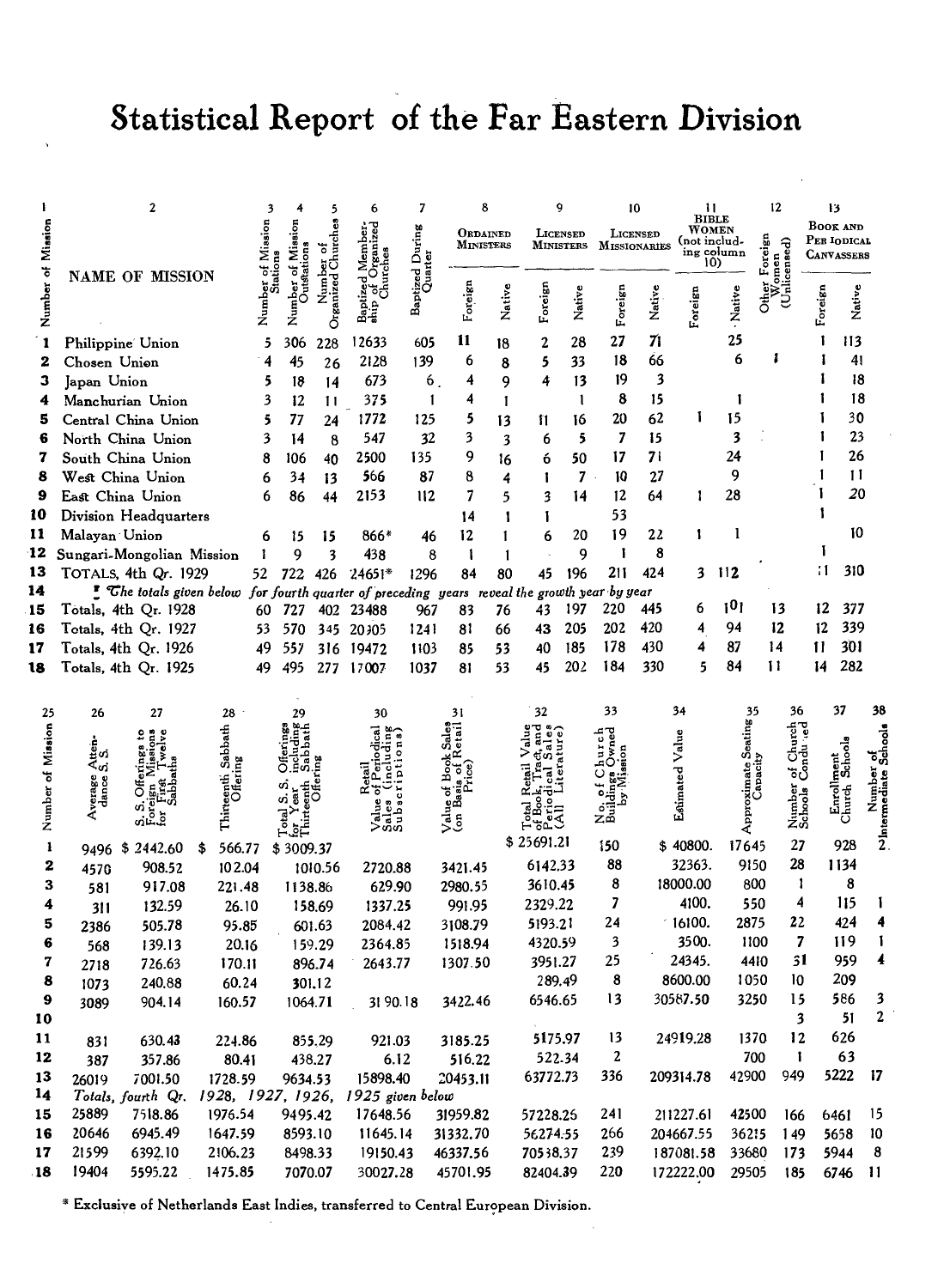# Mission for Quarter Ending Dec. 31, 1929

|                  | $\frac{14}{\text{M}\text{EDICAL}}$          |                               | 15<br>16<br>17                                  |                                         |                         |          |                                          | 18                                    | 19                       |                                                      | 20               | 21                                              | 22                                       | 23                                            | 24                                 |                                                   |                              |                             |
|------------------|---------------------------------------------|-------------------------------|-------------------------------------------------|-----------------------------------------|-------------------------|----------|------------------------------------------|---------------------------------------|--------------------------|------------------------------------------------------|------------------|-------------------------------------------------|------------------------------------------|-----------------------------------------------|------------------------------------|---------------------------------------------------|------------------------------|-----------------------------|
|                  | WORKERS<br>(including<br>those<br>licensed) |                               | OTHER<br>WORKERS<br>(not else-<br>where listed) | <b>TOTAL</b><br>LABORERS<br>(net total) |                         |          |                                          | <b>TITHE RECEIPTS</b><br>(U. S. GOLD) |                          |                                                      |                  | ò0<br>note<br>E,<br>ွှဲဟ                        | Contributi<br>Mission W<br>$\frac{8}{3}$ | Harvest<br>ō<br>a,<br>ering<br>tion           | Receipts,<br>t Ingathering<br>Work | $\frac{umns}{and 2}$<br>ē                         |                              |                             |
| i<br>V           | Foreign                                     | Native                        | Native                                          | Foreign                                 | Native                  | Foreign  |                                          | Native                                |                          | Total tithe<br>Receipts<br>(Foreign<br>and Native)   | Tithe Per Capita | Excepting<br>$\bullet$<br>oreign<br>$\circ$ tal | olums<br>lotal<br>-<br>-<br>-            | ustentation<br>۰<br><b>Gxclusive</b><br>ngath | Total<br>Harvest                   | ă<br>$\overline{a}$<br>otal<br>당이<br>이번<br>ŏ      | Number of<br>Sabbath-Schools | Membership<br>Sabbath-Schoo |
| t                | 4                                           | 30                            | 28                                              | 40                                      | 286                     |          | $$1056.13 \text{ } $10086.33 \text{ } $$ |                                       |                          | 11142.46                                             |                  |                                                 |                                          |                                               |                                    |                                                   | 329                          | 12142                       |
| 2                | $\overline{2}$                              | 9                             | 65                                              | 28                                      | 246                     |          | 707.61                                   |                                       | 1751.50                  | 2459.11                                              |                  | 240.21                                          |                                          |                                               | 826.17                             |                                                   | 120                          | 5816                        |
| $\frac{3}{3}$    | $\overline{c}$                              | 11                            | 12                                              | 27                                      | 57                      |          | 893.85                                   |                                       | 2365.73                  | 3259.58                                              |                  |                                                 |                                          |                                               |                                    |                                                   | 23                           | 788                         |
|                  |                                             |                               | $\mathbf{1}$                                    | 12                                      | 47                      |          | 432.26                                   |                                       | 362.92                   | 795.18                                               |                  | 338.15                                          |                                          |                                               |                                    | 15.17                                             | 16                           | 374                         |
| j,               | 3                                           | 28                            | 23                                              | 36                                      | 181                     |          | 1230.11                                  |                                       | 1347.80                  | 2577.91                                              |                  | 1296.44                                         |                                          | 7.66                                          | 6723.64                            | 124.14                                            | 87                           | 26 ໄO                       |
| 6                |                                             |                               | 7                                               | 15                                      | 41                      |          | 411.06                                   |                                       | 491.16                   | 902.22                                               |                  | 252.89                                          |                                          |                                               | 2070.06                            |                                                   | 16                           | 583                         |
| $\boldsymbol{7}$ | 8                                           | 30                            | 37                                              | 32                                      | 264                     |          | 884.56                                   |                                       | 2100.49                  | 2985.05                                              |                  | 834.03                                          |                                          | 20.00                                         | 1430.12                            | 36 38 106                                         |                              | 3444                        |
| 8                | 2                                           | $\overline{2}$                | 12                                              | 19                                      | 72                      |          | 465.70                                   |                                       | 325.88                   | 791.58                                               |                  | 390 04                                          |                                          |                                               |                                    | 174.34                                            | 44                           | 1084                        |
| ļ9               |                                             |                               | 13                                              | 23                                      | 157                     |          | 1174.40                                  |                                       | 2195.64                  | 3370.04                                              |                  | 1046.72                                         |                                          |                                               | 31413.18                           | 355                                               | 121                          | 4220                        |
| ļО               | 18                                          | 53                            | 107                                             | 68                                      | 179                     |          | 657670                                   |                                       |                          | 6576.70                                              |                  |                                                 |                                          |                                               |                                    |                                                   |                              |                             |
| Ħ                | 4<br>m,                                     | 6                             | 19                                              | 38                                      | 73                      |          | 892.71                                   |                                       | 2351.76                  | 3244.47                                              |                  | 812.39                                          |                                          |                                               | 3435.17                            | 291.65                                            | 26                           | 835                         |
| 2                |                                             |                               |                                                 | 2                                       | 18                      |          | 507.98                                   |                                       | 825.46                   | 1333.44                                              |                  | 6.37                                            |                                          | 169 39                                        | 943.60                             |                                                   | 8                            | 420                         |
| 3<br>4           | 43                                          | 169                           | 334                                             | 340                                     | 1621                    |          | 15233.07                                 |                                       | 24204.67                 | 39437.74                                             |                  | 5217.24                                         |                                          | 197.05                                        | 46841.94                           | 996.68 896 32326                                  |                              |                             |
| į5               | 34                                          | 89                            | 290                                             | 360                                     | 1490                    |          | 14860.53                                 |                                       | 26841.17                 | 41701.70                                             |                  | 7228.67                                         |                                          | 2136.07                                       | 36231.45                           | 2323.15 874 30816                                 |                              |                             |
| 6                | 21                                          | 65                            | 269                                             | 349                                     | 1428                    |          | 13375.97                                 |                                       | 23253.25                 | 36957.80                                             |                  | 6094.63                                         |                                          | 1457.08                                       | 10689.78                           | 3169.80 752 24764                                 |                              |                             |
| 17               | 23                                          | 68                            | 301                                             | 316                                     | 1457                    |          | 10186.41                                 |                                       | 21359.45                 | 31787.22                                             |                  | 5546.28                                         |                                          | 6013.57                                       | 9236.77                            | 1230.51 704 24462                                 |                              |                             |
| 8                | 27                                          | 47                            | 339                                             | 321                                     | 1425                    |          | 10189.15                                 |                                       | 19014.03                 | 29203.18                                             |                  | 5308.49                                         |                                          | 284.31                                        | 11601.39                           | 7749.49 631 21044                                 |                              |                             |
|                  |                                             |                               |                                                 |                                         |                         |          |                                          |                                       |                          |                                                      |                  |                                                 |                                          |                                               |                                    |                                                   |                              |                             |
| 9                | 40                                          |                               | 42                                              | 43                                      | 44                      |          |                                          | 45                                    | 46                       | 47                                                   |                  | 48                                              | 49                                       | 50                                            | 51                                 | 52                                                |                              | 53                          |
|                  |                                             |                               | sent of<br>Schools                              | <b>Total Enrollment</b>                 | NUMBER OF<br>FOREIGN    |          | NUMBER OF                                | NATIVE                                |                          | Estimated Value<br>School Buildings<br>and Equipment |                  |                                                 | of Young<br>Societies                    |                                               | 흡출                                 | $_{\rm for}$<br>ion                               |                              |                             |
|                  |                                             |                               |                                                 |                                         | <b>TEACHERS</b>         |          |                                          | TEACHERS                              |                          |                                                      |                  |                                                 | Ϋ́,                                      |                                               | ક≶<br>m                            |                                                   |                              |                             |
|                  |                                             | Number of<br>Training Schools |                                                 |                                         |                         |          |                                          |                                       | Total No. of<br>Teachers |                                                      |                  | laintenance<br>f Schools                        |                                          | Membership                                    | Contributive<br>Fore i gn          |                                                   |                              | $\sum_{i=1}^{n}$            |
|                  |                                             |                               |                                                 |                                         | Men                     | $W$ omen | Men                                      | Women                                 |                          |                                                      |                  | ึ่นิ≳ื้จ                                        |                                          |                                               | ≻                                  |                                                   |                              | Contry<br>Loca              |
|                  |                                             |                               | Enrollme<br>Training                            |                                         |                         |          |                                          |                                       |                          |                                                      |                  |                                                 | Number<br>People's                       |                                               |                                    | $\n  \n  Canti button \n  Homo \n  Missi\n  Work$ |                              |                             |
| $\mathbf{1}$     | <b>Sandment of</b><br>Shermediate Schools   | 1                             | 288                                             | 1272                                    | 5                       | 8        | 14                                       | 15                                    | 42                       | \$11634.47                                           | \$               | 685.56                                          | 97                                       | 2102                                          |                                    |                                                   |                              | 36.44                       |
| 2                |                                             |                               | 178                                             | 1312                                    | 4                       | 2        | 56                                       | 6                                     | 68                       | 39350.00                                             |                  | 7382.52                                         | 27                                       | 1442                                          |                                    | 43.55                                             |                              | 25.94                       |
| 3                |                                             | 2                             | 83                                              | 91                                      | 4                       | 4        | 4                                        | 3                                     | 15                       | 30000.00                                             |                  | 5 00.00                                         | 8                                        | 123                                           |                                    |                                                   |                              |                             |
|                  | 23                                          |                               |                                                 | 138                                     | 1                       |          | 6                                        | 6                                     | 13                       | 9835.00                                              |                  | 778.94                                          | 7                                        | 135                                           | 3.95                               |                                                   |                              | -08                         |
| 3                | 213                                         |                               |                                                 | 637                                     | $\overline{c}$          | 4        | 37                                       | 7                                     | 43                       | 12300.00                                             |                  |                                                 | 15                                       | 197                                           |                                    | 31.27                                             |                              |                             |
| 6                | 95                                          |                               |                                                 | 214                                     | 1                       | 1        | 9                                        | 5                                     | 16                       | 2500.00                                              |                  | 1445.45                                         | 4                                        | 73                                            |                                    |                                                   | .35                          | 6.74                        |
|                  | 178                                         |                               |                                                 | 1137                                    | 3                       | 7        | 40                                       | 23                                    | 73                       | 32572.00                                             |                  | 3175.00                                         | 14                                       | 527                                           |                                    | 54.00                                             |                              | 10.00                       |
|                  |                                             |                               |                                                 | 209                                     |                         |          | 10                                       | 4                                     | 14                       | 700.00                                               |                  | 449.32                                          | 2                                        | 73                                            |                                    |                                                   |                              |                             |
|                  | 135                                         |                               |                                                 | 721                                     | $\mathbf{I}$            | 1        | 15                                       | 3                                     | 42                       | 105000.00                                            |                  |                                                 | 9                                        | 421                                           |                                    |                                                   |                              |                             |
| Õ,               | 105                                         | 3                             | 632                                             | 788                                     | $\mathbf{H}$            | 12       | 10                                       | 2                                     | 35                       |                                                      |                  |                                                 | 2                                        | 31                                            |                                    |                                                   |                              |                             |
| 1                |                                             | $\mathbf{1}$                  | 63                                              | 689                                     | $\overline{\mathbf{3}}$ | 5        | 17                                       | 7.                                    | 32                       | 57334.56                                             |                  | 3505.59                                         | 8                                        | 389                                           |                                    |                                                   |                              | 30,65                       |
| 2                |                                             |                               |                                                 | 63                                      |                         |          | 4                                        | 2                                     | 6                        |                                                      |                  | 298.55                                          | 3                                        | 116                                           | 41.60                              | 15.60                                             |                              |                             |
| 3<br>4           | $-805$                                      | 8                             | 1244                                            | 7271                                    | 35                      | 44.      | 222                                      | 83                                    | 399                      | 206726.03                                            |                  |                                                 | 196                                      | 5649                                          | 45.55                              | 144.77                                            |                              | 109.85                      |
| 5                | 839                                         | 7                             | 1290                                            | 8590                                    | 32                      | 41       | 231                                      | 100                                   | 404                      | 183069.93                                            |                  | 23320.00                                        | 201                                      | 5853                                          | 58.64                              | 66.40.                                            |                              | 267.35                      |
| 6                | 30 1                                        | 8                             | 1152                                            | 6477                                    | 27                      | 44       | 202                                      | 100                                   | 373                      | 193037.92                                            |                  | 18536.70                                        | 88                                       | 2661                                          | 9.77                               | 60.18                                             |                              | 39.09                       |
| 17               | 473                                         | 5                             | 648                                             | 7065                                    | 26                      | 33       | 248                                      | 100                                   | 401                      | 254933.06                                            |                  | 32320.03                                        | 123                                      | 3931                                          | 35.56                              | 12.31                                             |                              | 453.27                      |
|                  | 696                                         | 5                             | 907                                             | 8349                                    | 29                      | 37       | 282                                      | 84                                    | 432                      | 136296.77                                            |                  | 23928.03                                        | 165                                      | 4561                                          | 11.55                              | 22.17                                             |                              | 44.43                       |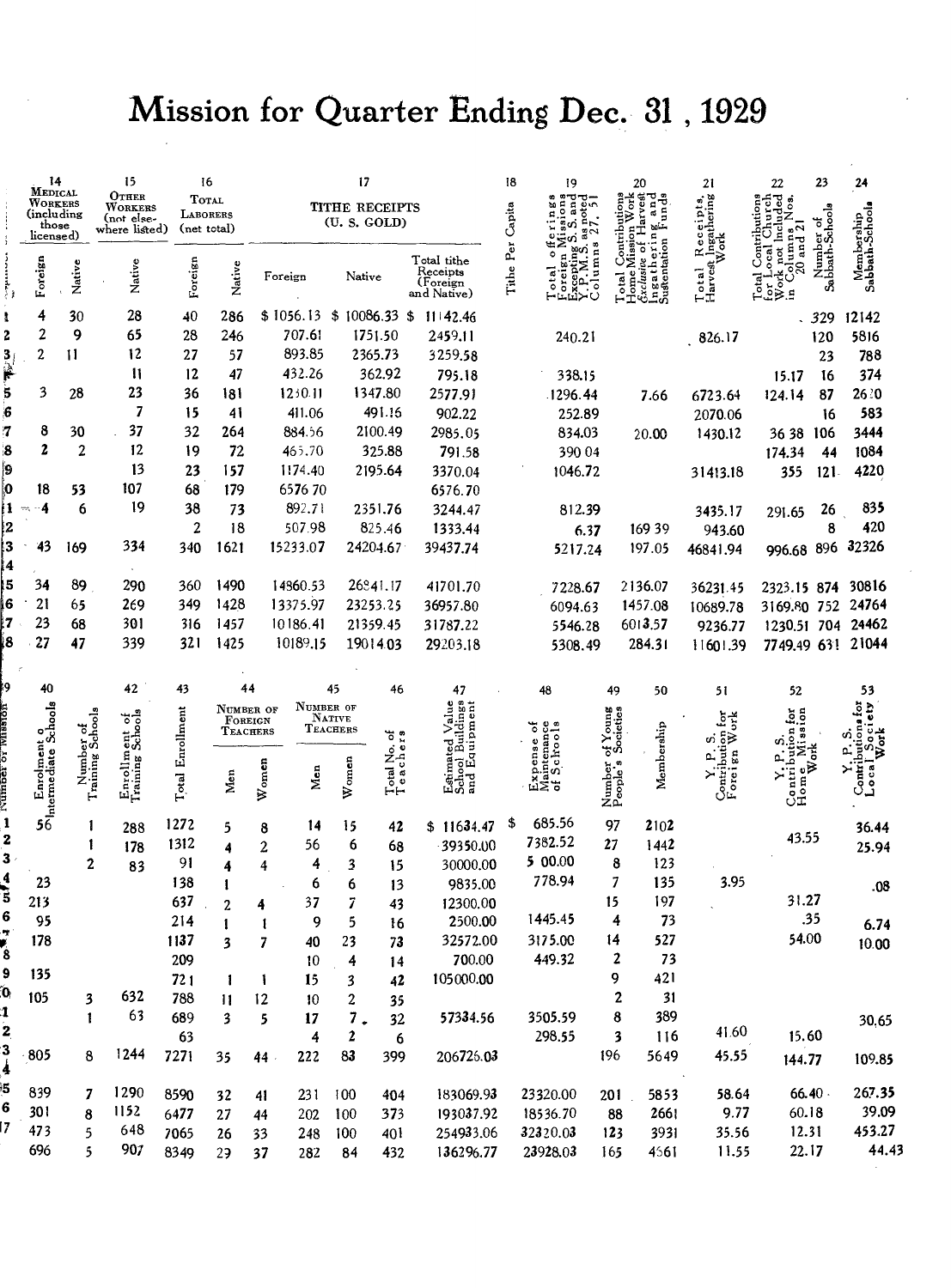# The Sabbath School Department ------- Far Eastern Division

| Conference or<br>Mission | Number<br>Schools | Member-<br>ship | Average<br>Attendance | <b>Birthday</b><br>Offering | Investment<br>Fund Offering | 12 Sabbaths<br>Offerings | 13th Sabbath Total Offerings<br>Offering | to Missions    |
|--------------------------|-------------------|-----------------|-----------------------|-----------------------------|-----------------------------|--------------------------|------------------------------------------|----------------|
| Central China            | 87                | 2,620           | 2,386                 | \$<br>22.14                 | 25.56                       | 458.09                   | 95.84                                    | \$<br>601.63   |
| Chosen                   | 120               | 5,816           | 4,570                 | 46.16                       | 36.57                       | 815.94                   | 111.89                                   | 1,010.56       |
| East China               | 121               | 4,220           | 3,098                 | 33.33                       | 164.27                      | 813.13                   | 139.35                                   | 1,150.08       |
| Japan                    | 23                | 788             | 581                   | 17.44                       | 332.46                      | 624.80                   | 21.48                                    | 1,196.18       |
| Malayan Union            | 26                | 835             | 831                   | 25.48                       | 7                           | 577.63                   | 224.86                                   | 855.29         |
| Manchuria                | 16                | 374             | 311                   | 3.26                        | 5.50                        | 123.83                   | 26.10                                    | 158.69         |
| North China              | 16                | 583             | 568                   | 2.07                        | 6.61                        | 131.45                   | 20.16                                    | 160.29         |
| Philippines              | 329               | 12,142          | 9,496                 | 231.33                      | 32.75                       | 2,178.52                 | 566.77                                   | 3.009.37       |
| South China              | 106               | 3,444           | 2,718                 | 39.40                       | 19.63                       | 667.60                   | 170.11                                   | 896.74         |
| Sungari Mongolia         | $^{\prime}$ 8     | 420             | 387                   | 11.05                       | 25.03                       | 321.78                   | 80.41                                    | 438.27         |
| West China               | 44                | 1.084           | 1.073                 | 3.68                        | 13.62                       | 266.36                   | 79.28                                    | 362.94         |
| Total                    | 896               | 32,326          | 26,019                | \$435.34                    | 689.32<br>\$.               | \$6.979.13               | \$1,736.25                               | \$<br>9,840.04 |

Summary For Quarter Ending December 31, 1929

#### HONOR ROLL

SPECIAL effort was made by our Union Sabbath school secretaries to have the Sabbath school reports for the fourth quarter of 1929 reach Shanghai as soon after the close of the quarter as possible. Following is the order in which the reports came in :

| Number of<br>Date<br>Schools |
|------------------------------|
| 16<br>Jan. 31, 1930          |
| 23<br>Feb. 4, 1930           |
| 23<br>Feb. 5, 1930           |
| 8                            |
| Feb. 5, 1930<br>329          |
| Feb. 8, 1930                 |
| 87<br>Feb. 12, 1930          |
| 120<br>Feb. 12, 1930         |
| 26<br>Feb. 13, 1930          |
| 186<br>Feb. 14, 1930         |
| 121<br>Feb. 27, 1930         |
| 44<br>Feb. 27, 1930          |
|                              |

#### INVESTMENT DAY IN HARBIN

THE following from Mrs. C. Brajnicoff, Sabbath school secretary of the Sungari Mongolian Mission, gives an interesting picture of an Investment Fund program in the Harbin church :

"Early in the year we had a splendid Investment Fund program, which was carried out almost entirely by the children themselves. We enjoy-<br>ed very much hearing them very much hearing them<br>ing, telling stories, and singing, telling stories, and<br>reciting verses. Everybody did verses. Everybody his part with enthusiasm. The children brought their offerings. Some of them had saved copper

money during all the quarter, and dropped it out from the boxes and little bags into the Investment Fund box with great delight and no less great noise. A small boy brought seven eggs which his hen had laid on Sabbath, a six-year-old girl gave to the Lord three local dollars that her mother had paid her (one dollar monthly) as encouragement in preparing her piano lessons. Some girls brought their fine handiwork. The offerings filled three boxes reaching the sum of \$ 28.56 in the local currency. The adults took their part also. We received also many other things that should be sold later. We are thankful to the Lord for His abundant blessing in the Investment Fund meeting, both spiritual and material, and for the idea of the Investment Plan that has called out an army of workers for His great field of the world. "

#### A WORD OF APPRECIATION

IN going over the Sabbath School reports for the fourth quarter of 1929, it is observed that there is cause for encouragement in the matter of harmony of reports. For a number of years it has been the aim of the departmental secretaries and the statistical department to bring out reports that agree in the figures representing the progress of departmental endeavor. Little by little this ideal has been emphasized, and the possibility of its attainment is now a thing of reality.

MRS. I. H. EVANS, *Secretary* 

While in a few of the Unions it still seems difficult for the reports of the treasury department to show the facts in exact agreement with those submitted by the Sabbath school secretaries, we are glad to observe that some fields are checking the reports quarter by quarter with a degree of accuracy that is certainly commendable,

Sometimes there is a difference in the two sets of reports which is approximately the amount of the Birthday and Investment offerings. This seems to indicate that a few of the treasurers, have not yet listed these special offerings as a part of the regular Sabbath school offerings. The treasurers *should not* carry separate accounts for these offerings, which are a part of the " 12 Sabbaths offerings." It is merely a matter of departmental concern as to how *much*  of the total " 12 Sabbaths offerings " is Birthday offerings, and *how much*  is Investment offerings. This information is given by the Sabbath school officers, beginning with the secretary of the local school and carried on up to the General Conference Sabbath School Department at<br>Washington. The treasurers do The treasurers *do* keep special track of the Thirteenth Sabbath offerings.

This word of appreciation of the efforts put forth to effect " uniformity in reporting" is intended to bring courage to those who have not yet attained; and satisfaction to those who have.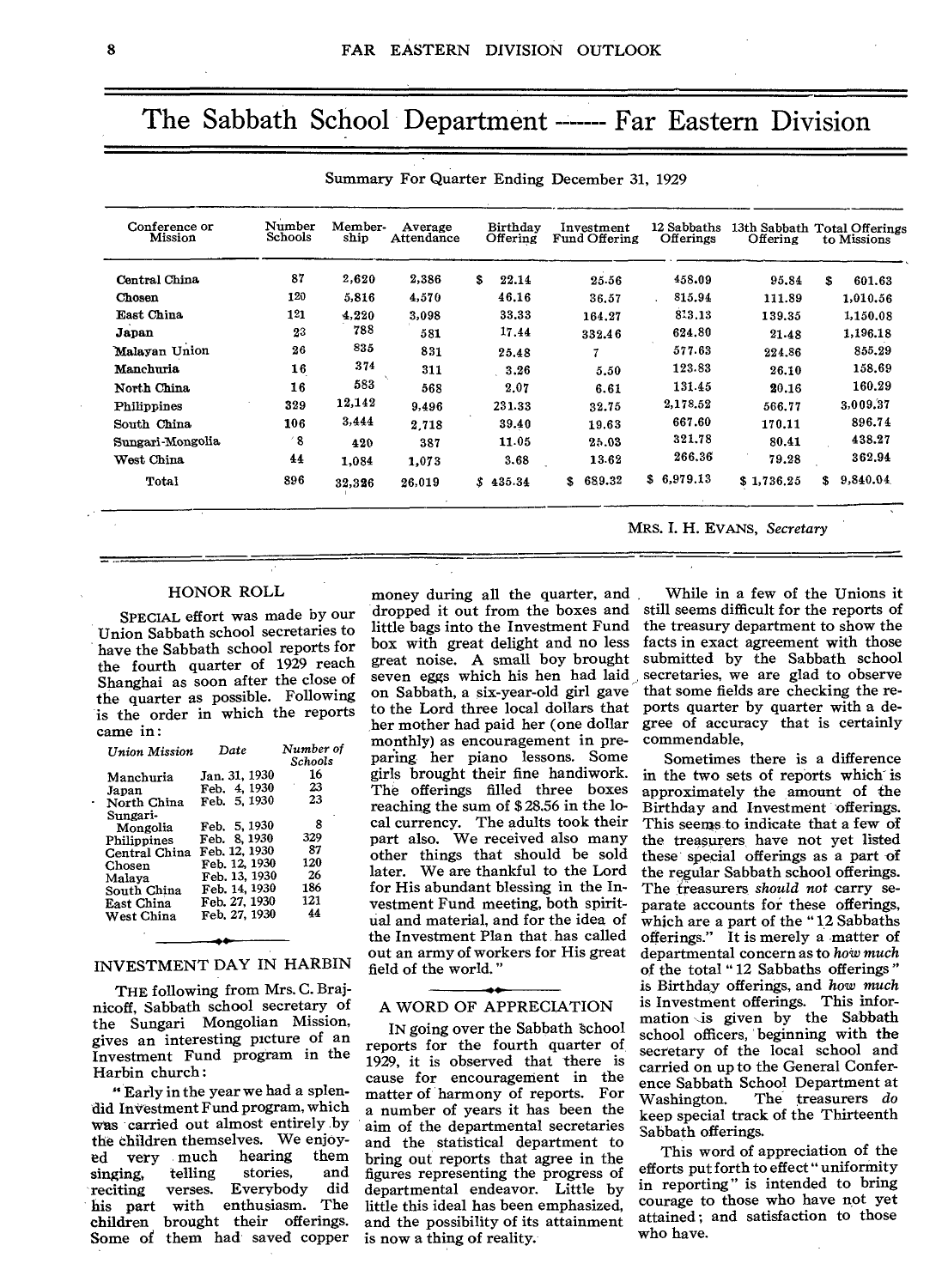#### OUR

#### SABBATH SCHOOLS IN THE PHILIPPINES

THE following interesting paragraphs concerning the progress of the Sabbath school work in the Philippines are taken from recent letters from Bertha Shanks Chaney, the Union Mission Sabbath school secretary:

" The Sabbath school work is progressing in the Philippines in spite of backsets now and then. The Northern Luzon Mission is doing well. They have already for the first three quarters raised more Sabbath school offerings than for the entire year of 1928. I wrote a letter of appreciation to Pastor Afenir as soon as I received their figures. His mission seems to be financially sound. They always keep within their budget, and they make progress too. One of their most serious problems is their lack of workers. From a recent census which Pastor Afenir took among his people he found that more than 200 of them had gone to Hawaii and the United States. This is a serious loss. It takes away his most promising material, the young men who should be going into colporteur, teaching, and evangelistic work. This is a real handicap in that field,

"The 'Investment Fund' idea is spreading a little. I have had many letters from the teachers of the provincial church schools, telling of what they were doing or hope to do. Here are some excerpts. From La Carlota, Occidental Negros, Arturo Macasiano writes :

'" The Sabbath school is active. We have always a good attendance although it has been raining these last few months. Our children are very enthusiastic about the suggestions you sent us regarding the Investment offering. There are girls who pledged to give or set aside one hen each for the purpose. Others banana plants, some pillow tops, pillow cases, and handkerchiefs. In the school we have three cans, one for grade one, another for grade three, and the third for grades five and seven. I have learned that the can of grade one is always the heaviest every Sabbath.

" From Lipa, Batangas, Eufemia Asuncion writes:

" When I received instruction from you about the Investment Fund, I talked about it to my pupils. They are very glad to help raise the money, and the small children are dropping their centavos in a saving box which we keep in school. This plan, I believe, will be a great success. Four

of my bigger girls in grades one and two are willing to make handkerchiefs, and my grade-seven pupil will do some embroidery to sell. We do not have any ground for a garden, but one of my boys offered a portion of their back yard to be our garden. Now we will begin to plant vegetables, and I am hoping that this plan will be a great success through the help of the Lord.'

" "From Magallon, Isabela, Melecio" Arellano writes :

I talked to the children about the Investment Fund, and I was glad that many are willing to co-operate. The boys are willing to make a garden and plant vegetables. We plan to set apart a portion of it and sell them. All the money will be given only to the Investment Fund. The boys are starting now their gardens.

" From Lutucan, Sariyaya, Tayabas, Justa Santos writes :

" I talked with my pupils, telling them about the Investment Fund. My boys will have gardening. Since they are very few, I will make a garden of my own and give all of it for the Investment Fund. The boys have already begun their garden, but their plants were eaten by animals because there was no fence. Yesterday with two pupils I went to the woods to get wood for our fence. We will put up the fence and prepare our garden for planting this week, and we will plant next week. Mother will buy the seeds, and we will plant them as soon as possible. I told the girls to make handkerchiefs to be sold. My girls are very small to make other kinds of sewing, and besides they are only five ; for that reason they could not raise much. But even so I hope that they will do their best to get something for the Investment Fund.'

" From Paco, Manila, Dionisia Akyatin writes :

"'I gave the big boys and girls envelopes to keep their savings in. For the little ones I had a savings box placed where they can drop in their centavos whenever they feel like buying candies or any other unnecessary things.<br>"From Agu

Aguisan, Occidental Negros, Francisco Cabansag writes :

"' ardening is not practicable here, because we have no space for gardening, and moreover the soil is as sandy that few plants could grow. Some of the larger boys have promised to keep poultry. Recently I was informed that some of their hens are laying, and others are hatching. They are proud of having a property of their own to take care of.' I have about ten girls who are embroidering pillow cases, bed-

spreads, handkerchiefs, tableclothes, etc., for home use. They are planning to sell these things, and give the profit as their Investment Fund offerings.' "

#### THE JOY FUND

#### FLORENCE E. WOOD

BY many the Investment Fund has been aptly termed " the Joy Fund." I believe the only members of our Sabbath schools who are not supremely happy on the twelfth Sabbath of every quarter are those who have no Investment offering. Quarter after quarter, as we see the smiling faces of those who bring their offerings forward in our schools and hear their testimonies, we realize that these good people are truly contributing to a *Joy Fund.*  Last quarter, one Chinese sister who had recently accepted the truth told us that for several years she had been in the habit of buying a Chinese tonic which was supposed to keep one well during the winter months. This medicine is rather expensive, and this year before spending the money in this way, she prayed about it, and felt impressed to give the price to the Investment Fund. This she did, asking the Lord to keep her well, and she stated that she had never had better health in her life.

The members of the Chiao Tou Djen Sabbath school are among those who made a good contribution to the Investment Fund in the fourth quarter of 1929. An aged sister belonging to the Home division of the Shanghai Sabbath school pieced a quilt, which took many weeks of hard work, for her Investment money. She was so happy when she heard what a good sum (\$ 27.50 Mexican) had been received for it that she plans to make another.

During the forth quarter of 1929 more than \$ 325 Mexican was received from the Investment Fund. If used in our own territory, this sum would have kept four evangelists in the field during the entire quarter. This is surely cause for rejoicing.

We hope that all who have had a part in the " Joy Fund " in the past will do at least as much during the first quarter of 1930. Some of us could do much more. More than half of the first quarter of the new year is already in the past. *Have you decided on an Investment plan for yourself for this year ?* Remember that " where there's a will, there's a way."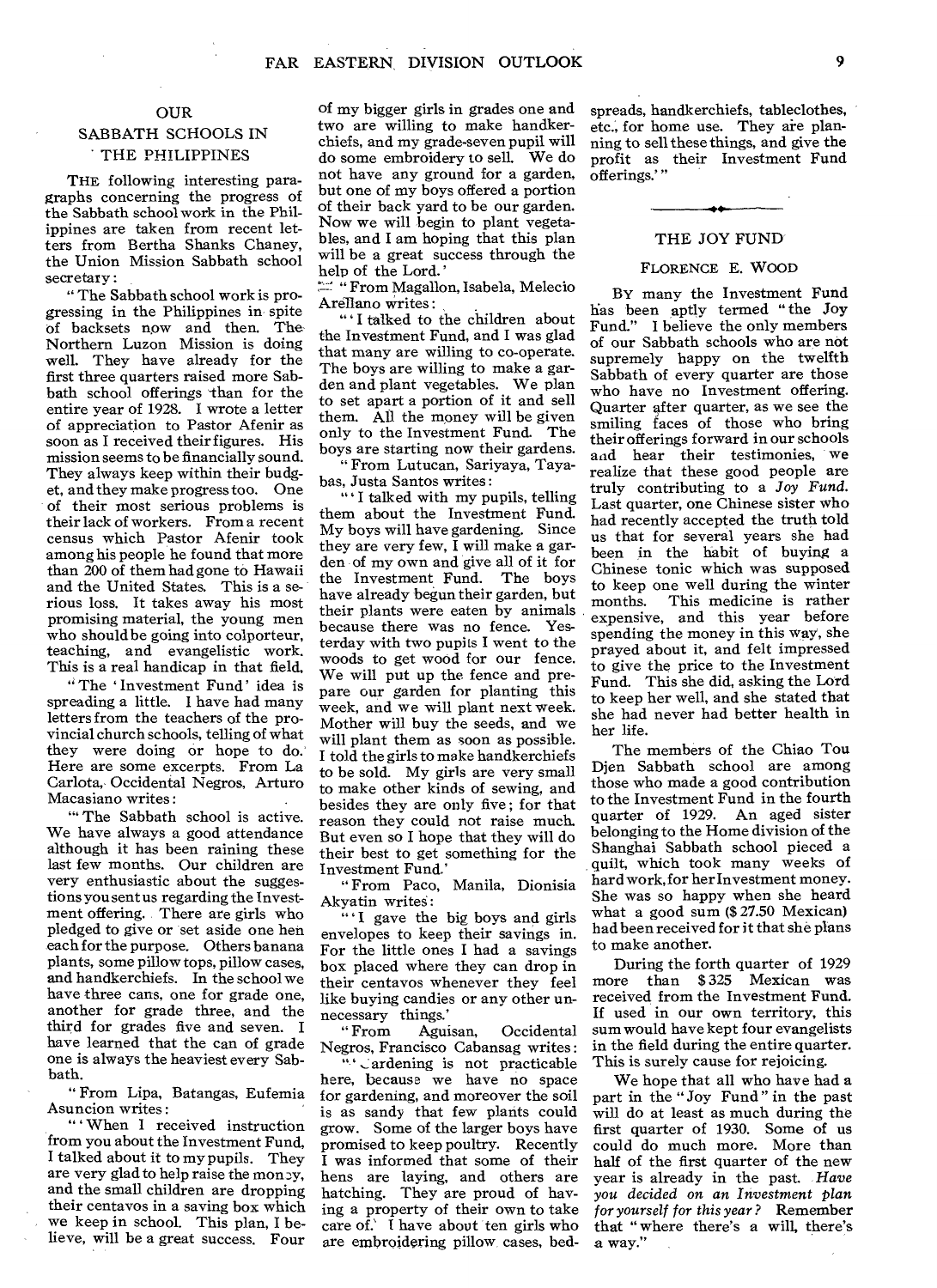## Miscellaneous Reports

#### SOUTH CHEKIANG MISSION

#### GEORGE L. WILKINSON

*(Synopsis of report rendered by Pastor Geo. L. Wilkinson, director South Chekiang Mission, during annual meeting held Feb. 11-18, 1930)* 

" IN visions of the night representations passed before me of agreat reformatory movement reformatory among God's people. Many were praising God. The sick were healed, and other miracles were wrought. A spirit of intercession was seen, even as was manifested before the great day of Pentecost. Hundreds and thousands were seen visiting families, and opening before them the word of God. Hearts were convicted by the Holy Spirit, and a spirit of genuine conversion was manifest. On every side doors were thrown open to the proclamation of the truth. The world seemed to be lightened with the heavenly influence. Great blessings were received by the true and humble people of God. I heard voices of thanksgiving and praise, and there seemed to be a reformation such as we witnessed in 1844.--" Testimonies for the Church." *Vol.* 9, p. *126.* 

I believe it is time the Lord would have this experience come to the work in this mission. Truly, the doors have been thrown open on every side to the proclamation of the truth. We, too, can say that hundreds of our members are visiting families, and opening before them the word of God; for about two hundred of our members, or One third our total membership, have actual results to show for their work, having led from one to twenty members into the truth as the result of their personal work. This does not include the work of our members who have influenced an even larger number to attend our Sabbath schools, but who have not yet been baptized.

Now is the time for us to stretch every energy, to have a large vision, and to go forth to bring in hundreds of new believers during the present year; for we have been told that what is not done under favorable circumstances will have to be done under times of difficulty. Then, too, the night cometh, when no man can work. We surely want the good news of salvation to have been given to every *hsien* and to every village in our field when that times comes.

I am glad to report that in many of our churches and companies a new spirit seems to be coming in, and nearly every week new inquirers come to the chapels. This new spirit has been manifest during the past year in our Wenchow church. In a number of cases whole families are accepting the message. This is as it should be. For the father to go to church while the family stays at home and works in the field or in the shop, is not keeping the Sabbath according to the commandment. We should never cease working for a family until, if possible, every member is converted.

Last year we released one of our brethren from his responsibilities in Ko Mang to carry work as tent evangelist, and successful efforts have been conducted in a number of villages. In five of these villages new companies have been organized. Heretofore, it was difficult to hold an interest for a month, but this last year we have been urged repeatedly to continue the effort a month longer.

We now have 50 Sabbath schools, with a Sabbath school membership of 1,673, which puts us at the head of all the provincial missions in the Far East, with the exception of some in the Philippines. Many of our schools are small and poorly organized, but with a brother devoting his full time to the interests of the Sabbath school work we shall undoubtedly see marked progress. From "Testimonies on Sabbath School Work," page 20. we are told that " The Sabbath school should be one of the greatest instrumentalities, and the most effectual, in bringing souls to Christ. " With this statement before us, we should do all we can to help our Sabbath schools and to increase the number to at least sixty by the end of the year.

Our enrollment in the Wenchow school was sixty-four for the last semester, and now with ournew building giving us larger and better accommodations, we expect to see the enrollment grow. We hope many of the students attending this school will later develop into efficient workers for this field. We have eleven students in the Chiao Tou Djen school, which is the largest number we have ever sent in any one year.

Last year we had 156 baptisms and made a net gain of 136. There were 61 more baptized last year than we have previously baptized in any year. I was interested in reading a paragraph from Pastor Frederick Griggs in the *Review* a month orso ago, giving statistics which showed that

the Philippine Union made a proportional per cent gain in increased membership ten times that of the United States for the year 1928. Comparing the per cent gain in membership of the Philippine Union with that of the South Chekiang Mission for 1928, I find that while they made a 15 plus per cent gain, we made a 19 plus per cent gain, and that for the year 1929 we made a gain of 29 minus per cent.

Ten years ago last May this mission was organized, and in all this time we have entered only eleven *hsiens,* or exactly half the number of *hsiens* in the mission. Surely we cannot expect to spend ten years more before we get into these unentered sections of our field. I believe it is time to enter these fields without delay. Surely we should pledge ourselves right now to do all we can, by urging the members to pay a faithful tithe, thus furnishing means for sending out new workers; by going wherever God may call; by being earnest in prayer and in faithful work, and by making every effort to enter every *hsien* in this mission within the next year or two.

#### HIGHER ACCOUNTANCY

IT is now possible to take a thorough course in bookkeeping and higher accountancy through the Far Eastern Branch of the Fireside Correspondence School. Bookkeeping I, II, and III covers the elementary principles of bookkeeping.

The higher accountancy course is divided into three sections. Six college hours of credit will be granted at the completion of each section, or eighteen college hours for the entire course. The course aims at preparing the student for the Certified Public Accountant's examination.

Why should not every Seventhday Adventist treasurer in the Far East be prepared to take that examination, and become a fully qualified accountant? "Whatsoever thy hand findeth to do, do it with thy might," is a good motto to work by. Arrangements have been completed whereby a special discount on tuition will be given to our workers here in the Far East. For further information write to the Fireside Correspondence School, 25 Ningkuo Road, Shanghai.

That thou art what thou art ! *—Frederick W. Faber* 

Oh, listen then, Most Pitiful! To thy poor creature's heart ; It blesses thee.that thou art God,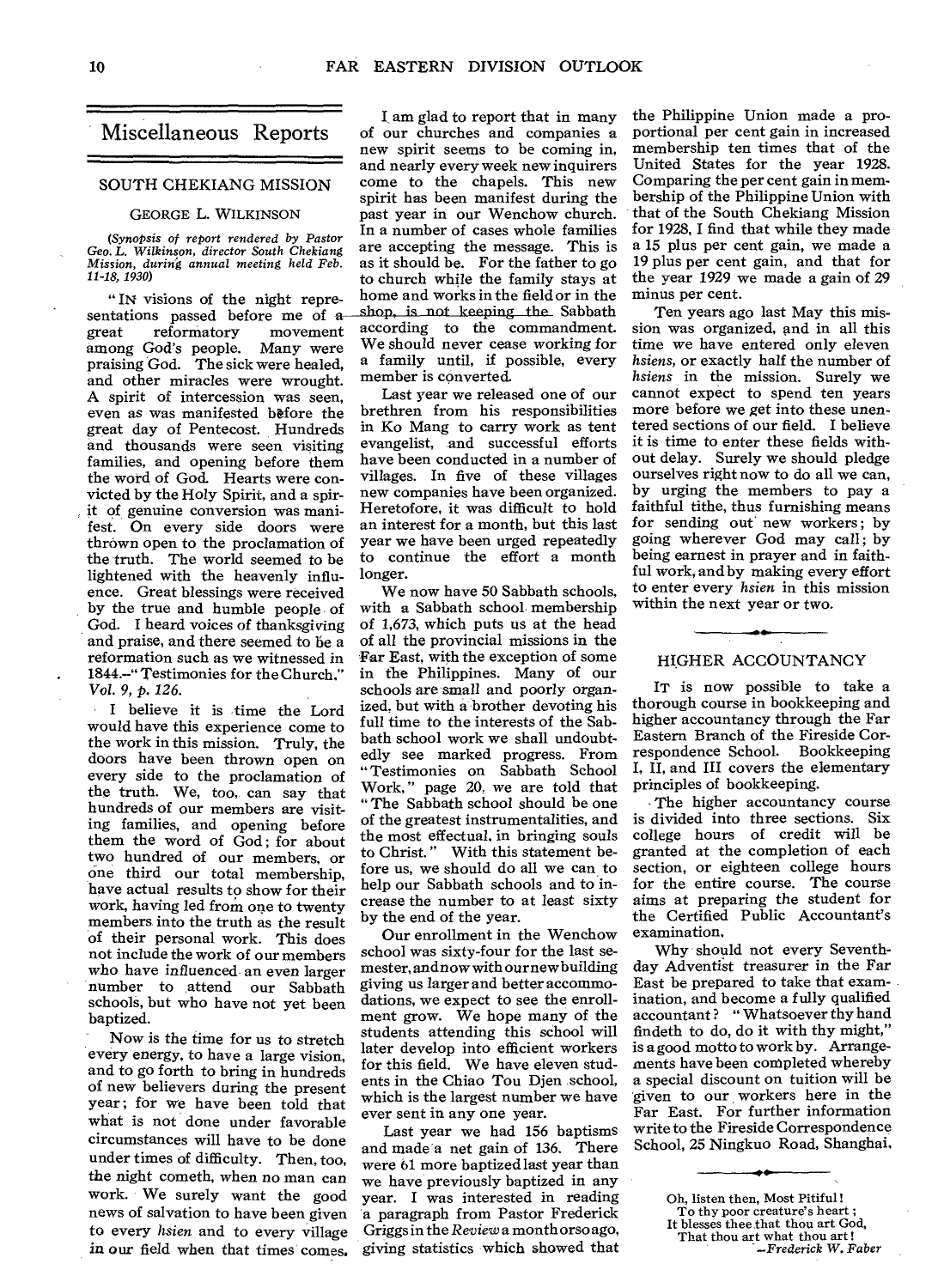#### FROM TATSIENLU TO PICHIEH

#### C. C. CRISLER

WITH Pastors M. C. Warren and J.J. Strahle the 'writer left Tatsienlu the morning of December 8, and journeyed by the "big road" over "Great Elephant Pass." At Yachow we found mail, and continued traveling down the trail to Kiating, where we were joined for a few days by Brother C. A. Woolsey and thirteen colporteurs from Chengtu, enroute to the Bookmen's Convention in Chungking. A few miles below Suifu we parted, Brethren Strahle and Woolsey and the colporteurs going on to Chungking, while Brother Warren and the writer proceeded southward on a ten-day journey to Pichieh, in the northwestern part of the province of Kweichow.

By, walking as rapidly as possible the first four days over roads as muddy and slippery as any we have ever found; and by pressing on day after day through the icy mountain passes and high tablelands beyond, where sleet made it necessary to wear constantly sharp-pointed irons strapped under our shoes in order to keep our footing, we reached Pichieh a day prior to the opening of the annual meeting appointed for January 3-10. Twenty-six days have been spent by us in travel along the road between our Tatsienlu station and the headquarters of the West Kweichow Mission at Pichieh. It was a joy to enter the home of Pastor and Mrs. Ho Ai Deng at our chapel in Pichieh, and put up our cots, and arrange our luggage for a tendays' stay in one place.

Brother Warren and his associates in the West China Union have the problem of covering an extensive territory. They might have confined their labors within a limited area, arranging their stations along navigable waterways and along the larger roads not far from Chungking. This would have made it comparatively easy for them to get about from place to place ; and they might have had by this time even more Sabbath-keepers than are now numbered in their Union. They have chosen, however, to hold to the policy of sowing gospel seed over extended areas, and along by-ways difficult of access as well as along the main arteries of commerce. This has led them into Kweichow and Yunnan, over very long roads; and the smaller roads also running into the Miao and Nosu districts, have been traversed again and again.

One of the greatest surprises the writer has had on this trip through West China, has been the hitherto

unreported planting of the third angel's message in many an out-ofthe-way corner, far over hills and valleys, in places reached by muddy, slippery, and very narrow trails requiring hard travel, Not content with ordinary methods, some of our workers in West China have isolated themselves from their homes and offices for many months at a time, in order to develop and follow up interests over widespread spheres of labor.

The circle of our influence as a mission is constantly enlarging. Here at the Pichieh meeting we find representatives of many groups of believers who have come into the faith in *hsiens* never before listed on our maps as having believers.

In lesser or greater measure this multiplication of representatives of present truth in many, many new places, is being seen throughout the China field. As we study closely the advance of the message in China to-day, we must recognize the fact that God is at work by His Holy Spirit, making effective to the saving of the soul various agencies now in operation for the proclamation of the final warning and invitation in every *hsien* of the China field. What we see here in West China, may be seen also in Central and South China, and in the North and the East. Verily the truth will reach every honest soul, and populous China will surely be prepared in our day for the advent of our Lord. May we gather courage over these cheering evidences of steady advances taking place in our Far Eastern fields ; and may we press on in the name of the Master of the Harvest and never cease to enter new territory until every part of our field shall have been given the message of life eternal through Jesus our Lord.

#### A HEAVENLY TEACHING

THERE is a heavenly teaching that flashes from God to man, but only those men hear it whose hearts and lives are in accord with the spirit of the Teacher. Is that not what Jesus meant when He said, " If any man willeth to do His will, he shall know of the doctrine ?"

*— Sunday School-Times* 

# Special Notices

#### ANNUAL MEETING (SPRING COUNCIL) — FAR EASTERN DIVISION COMMITTEE

The annual meeting of the Far Eastern Division of the General Conference Committee, usually spoken of as the " Spring Council," is appointed for April 10-22, 1930, at the Division office, 25 Ningkuo Road, Shanghai, China. The first meeting is called for 9 A. M., Thursday, April 10. Members of the Far Eastern Division of the General Conference Committee are expected to be present in time for the opening meeting.

(Signed) I. H. Evans, *Chairman.*  C. C. Crisler, *Secretary.*  ۰۰<br>••

#### CHINA THEOLOGICAL SEMINARY

The regular annual meeting of the Board of Directors of the China Theological Seminary is called to convene at Chiao Tou Djen, Kiangsu, China, on Thursday, April 3, 1930, at 7 P. M., for the transaction of such business as may properly come before the meeting, the rendering of reports, etc. A full attendance of the Board is urged.

> (Signed) I. H. Evans, *Chairman.*  D. E. Rebok, *Secretary.*

#### SIGNS OF THE TIMES PUBLISHING HOUSE

The annual meeting of the Board of Directors of the Signs of the Times Publishing House is called for April 7, 1930, at 9 A. M. in the Division Committee Room, 25 Ningkuo Road, Shanghai, China. The usual reports will be rendered, and necessary business transacted.

> (Signed) I. H. Evans, *Chairman.*  E. R. Thiele, *Secretary.*

#### SHANGHAI SANITARIUM AND HOSPITAL

Notice is hereby given of the annual constituency and board meetting of the Shanghai Sanitarium and Hospital, called to convene at the Sanitarium chapel, 150 Rubicon Road, Shanghai, China at 10 A. M., April 8, 1930, at which time annual reports will be rendered and the, usual business transacted.

> (Signed) I. H. Evans, *Chairman.*  A. Mountain, *Secretary.*